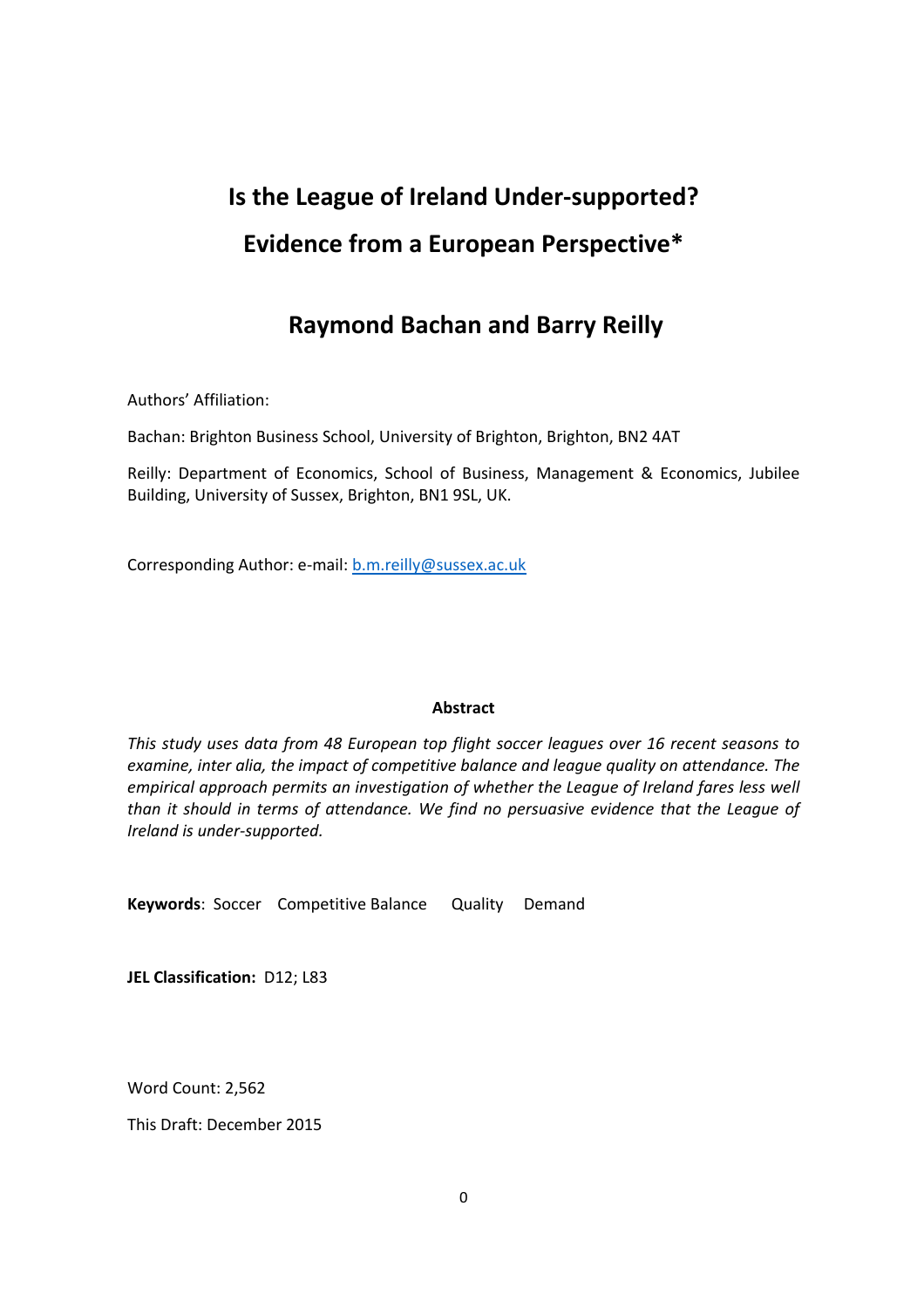#### **INTRODUCTION**

The less fashionable soccer leagues of Europe endure a continual struggle to survive when operating in the shadow of more prestigious neighbours.The League of Ireland provides an example of one such league. The annual revenues generated by the 20 teams in the league's top two tiers was estimated to be about £10 million in the 2014 season.<sup>1</sup> In contrast, the neighbouring English Premier League generated £3.3 billion in revenues in the 2013/14 season, while over the same period in the second tier in England turnover was about £0.5 billion.<sup>2</sup>

Advocates for the League of Ireland continually express irritation at the extent to which Irish soccer fans shirk from supporting domestic clubs in favour of mostly English ones. A VisitBritain Survey conducted in 2011 found that out of 767,000 tourist trips to Britain that included attending a football match, the largest single group, comprising about one-fifth of the total, was from Ireland. A further reflection of Irish support for an English Premiership club was provided by a friendly fixture in 2014 when top Dublin club Shamrock Rovers hosted a Liverpool reserve side. The game attracted 42,000 spectators, most of whom were Irishbased Liverpool supporters.<sup>3</sup> The attendance was about 27 times the League of Ireland Premier Division average for the 2014 season.

A number of reforms have been introduced in recent years to stimulate spectator interest in the domestic game, the most significant of which was the introduction of summer soccer in 2003. The Football Association of Ireland (FAI) commissioned a White Paper in 2005, subsequently known as the Genesis Report, to outline a future strategic direction for the game in Ireland. It endorsed the proposed merger of the FAI and the league, and suggested the creation of a 10 team elite division with a similar number of teams competing in a second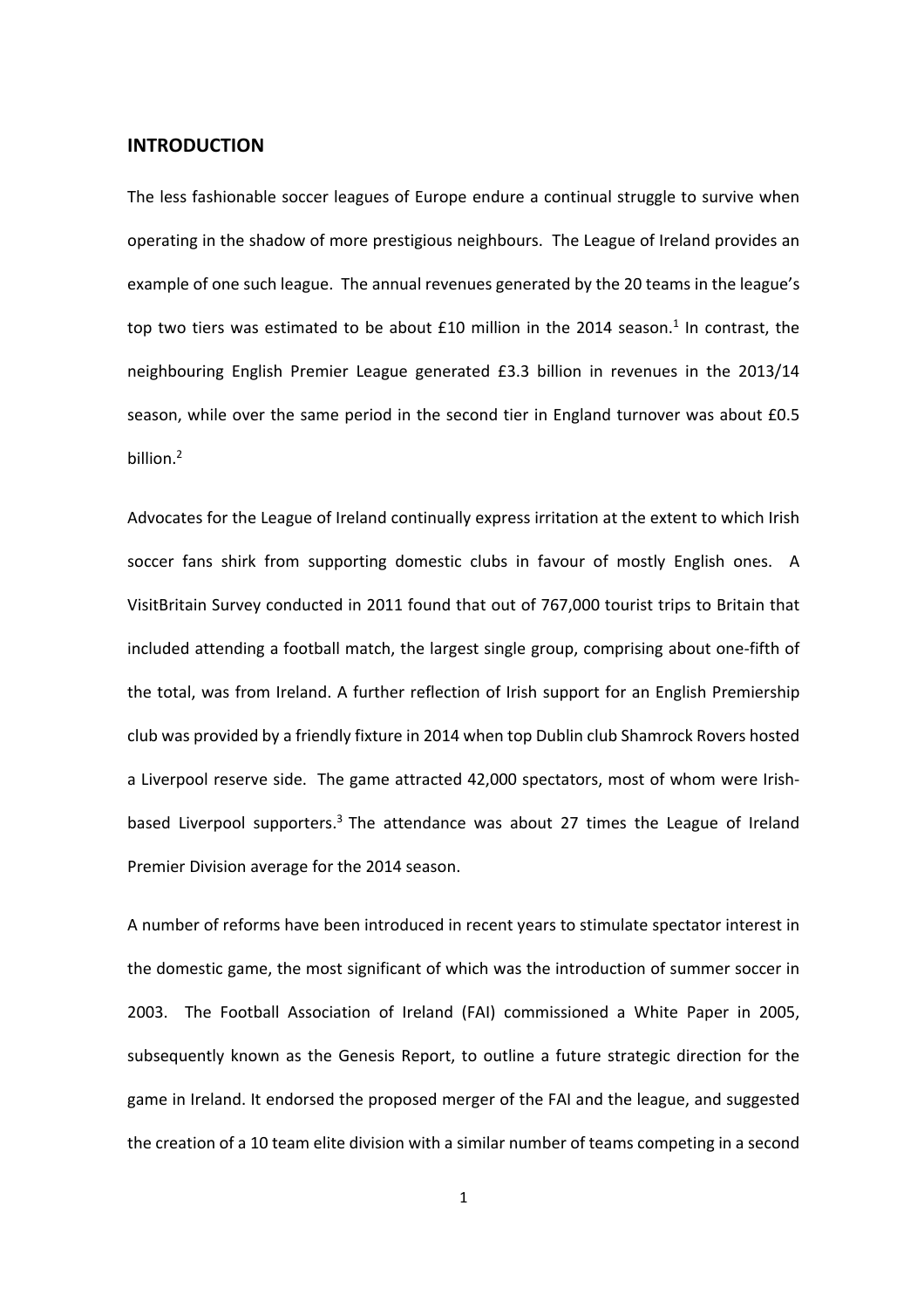tier. Although the anticipated merger occurred in 2007, the suggested league re-structuring never materialized.

The average annual attendance figure for the League of Ireland Premier division over the last 16 years has been about 1,750. A key theme that runs through the arguments of those defending the domestic league is that it under-performs in terms of attendance, and its quality justifies higher spectator numbers. This was the implicit view of the Genesis Report, which suggested a minimum average attendance of 3,120 for the Premier Division as a feasible objective by 2010. This was never achieved and the league has rarely achieved 50% of this target in the five seasons since.

Two research questions that emerge from the foregoing is whether the League of Ireland is under-supported relative to comparable leagues and whether the type of attendance targets suggested in the Genesis Report were actually feasible or even sensible. These two research questions are interrogated using data from 48 European leagues over a protracted period of time and situating the Irish performance within this broader continental context.

The structure of the paper is now outlined. The next section describes the data used and outlines the empirical methodology. This is followed by a subsequent section describing the results. A final one offers some concluding remarks.

2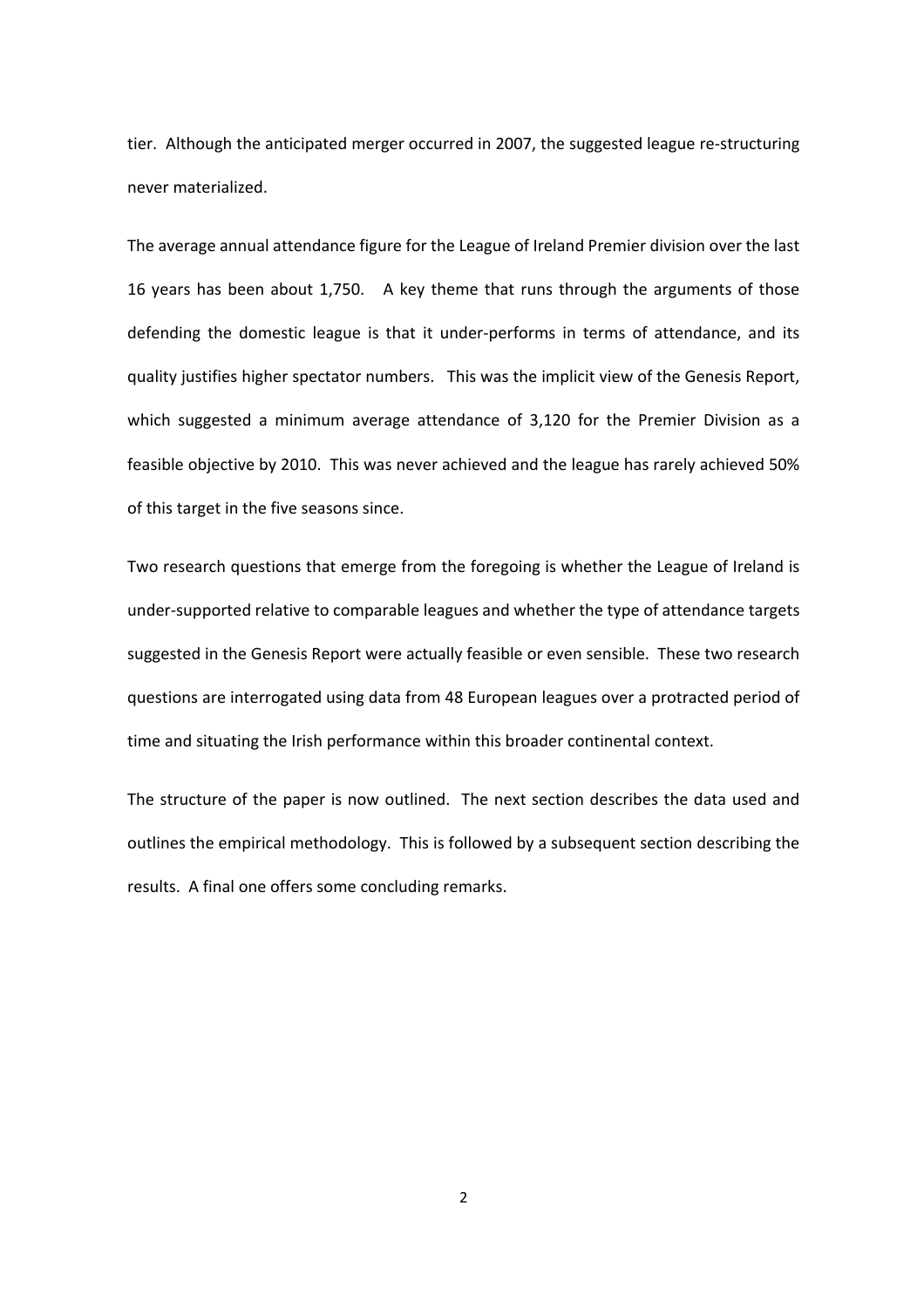#### **DATA & EMPIRICAL METHODOLOGY**

The data comprise a panel of 48 countries affiliated to the Union of European Football Associations (UEFA) and span a 16-year period from 2000 to 2015.<sup>4</sup> The analysis exploits data averaged over this period with the country providing the unit of observation. The key dependent variable is the log attendance in a country's top tier averaged over the number of years for which these data are available over this period. Four explanatory variables are included to capture: market size (country population); economic activity (the unemployment rate); the league's competitive balance (computed using the Herfindahl index<sup>5</sup>); and the quality of the league (based on UEFA's league coefficient). The full set of variables are described and summarized in table 1.

#### *TABLE 1 ABOUT HERE*

The regression model is expressed as follows:

$$
Ln(ATTEND)i = \gamma_0 + \gamma_1 UR_i + \gamma_2 ln(POP)i + \gamma_3 HICB_i + \gamma_4 COEF_i + \xi_i
$$
 [1]

where i=1,......48 and  $\xi_i$  is an error term.

The model is estimated using the OLS technique, so estimation is effectively conducted using a between-estimator.<sup>6</sup> The expression in equation [1] assumes that competitive balance (and quality) influence attendance. Thus, we ignore issues on the direction of causality between attendance and competitive balance, as the evidence on this remains ambiguous.<sup>7</sup> However, we take the view that the estimation of [1] provides a useful framework within which our key research questions relating to the League of Ireland can be investigated.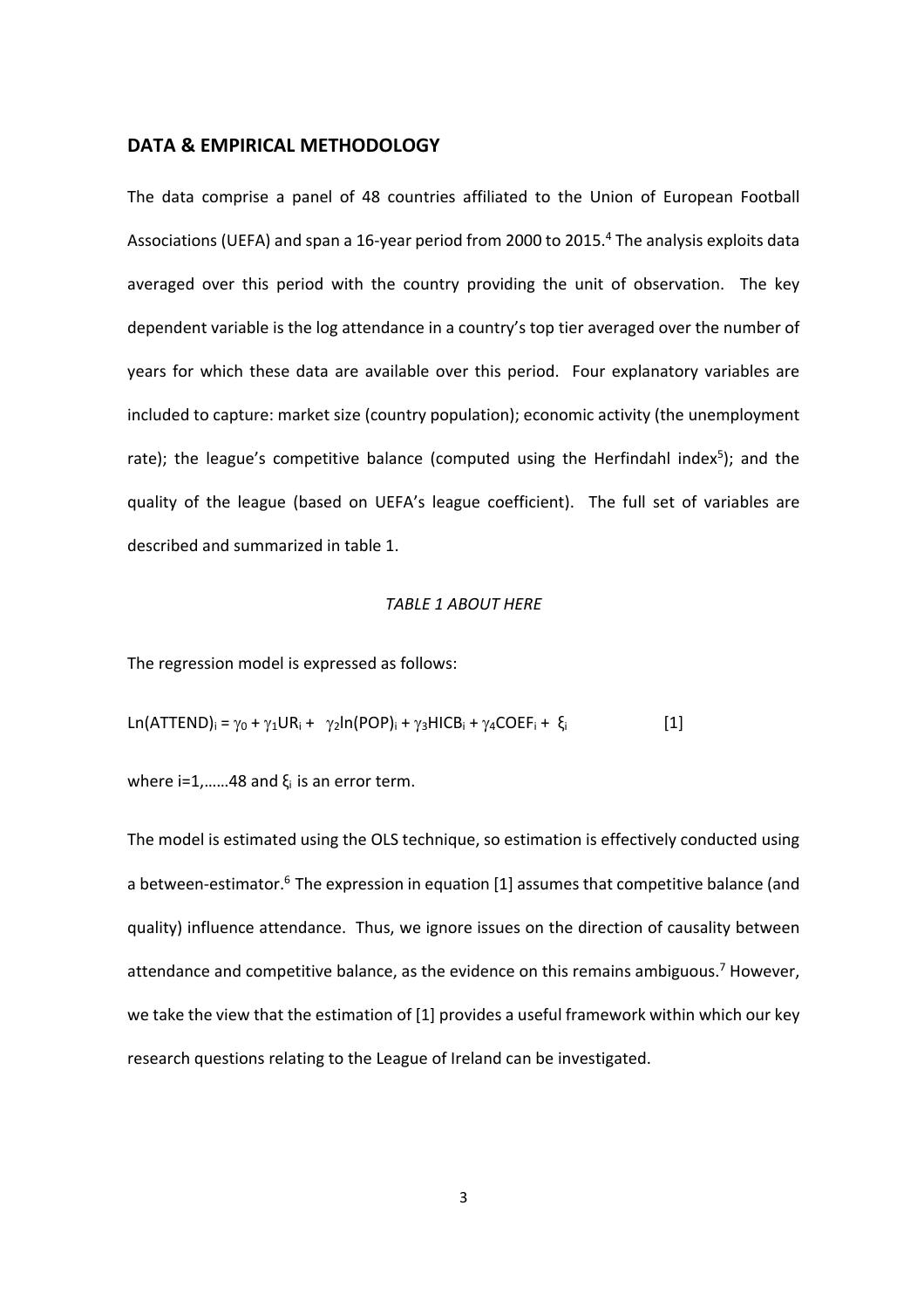#### **EMPIRICAL RESULTS**

Table 2 reports the OLS estimates for specification [1]. The equation fits the data exceptionally well as evidenced by the high adjusted-R-squared. In addition, the regression model is also found to be free of heteroscedasticity. The point estimates are generally well determined and consistent with prior intuition. A country's population is found to exert a positive effect on average attendance, while the unemployment rate impacts it negatively.<sup>8</sup> The estimated effect for the Herfindahl index confirms an inverse relationship between competitive balance and attendance. The estimate suggests that a one point improvement in competitive balance is associated with an increase in average attendance of 8.1%, *ceteris paribus*. The playing standard of the league, as proxied by the UEFA league coefficient, also exhibits a positive effect with a one point rise yielding a 15.4% increase in average attendance*.*

#### *TABLE 2 ABOUT HERE*

The kurtosis (and normality) diagnostic tests reveal evidence of outliers, and this is confirmed by the box plot of the regression equation's residuals (see Figure 1). The two residuals that feature as outliers in this figure are the Scottish Premiership League (a positive residual) and the Welsh Premier League (a negative residual). In order to address this issue we include an impulse dummy for each of these two observations, which nets out (or excludes) their empirical contribution to the analysis. In addition, we also include an impulse dummy for the League of Ireland to inform our primary research question. The magnitude of the impulse dummy coefficient provides an estimate of the prediction error for the observation in question. The corresponding t-ratio is the studentized residual with a significant t-ratio indicating the observation as an outlier.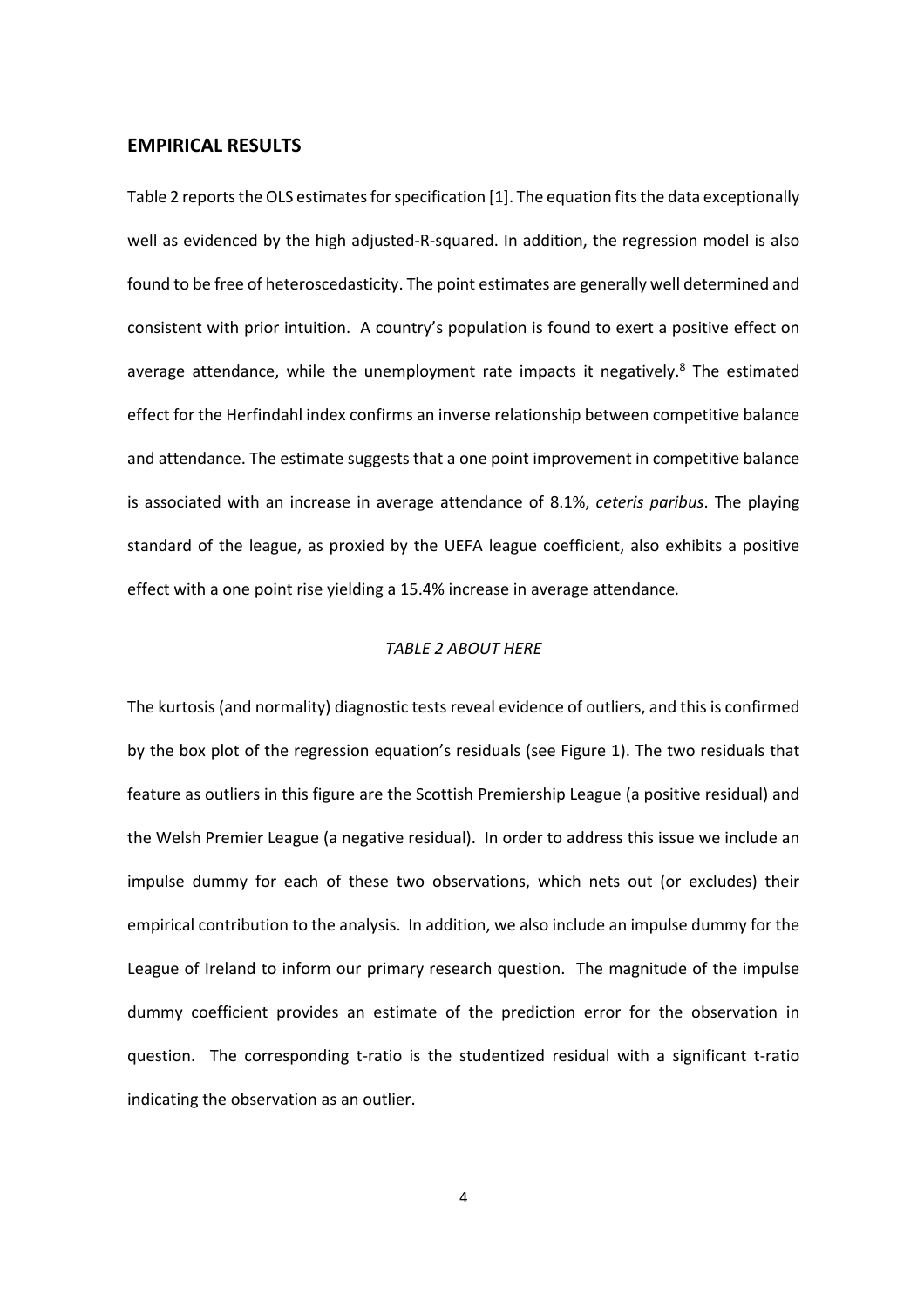The inclusion of the impulse dummies for the Scottish and Welsh observations resolves the normality problem but does not materially alter the reported estimatesfor the set of included covariates. The studentized residuals in both these cases are found to be statistically significant. In particular, the residual for the Scottish Premier League (SPL), which is about 3.4 standard errors above the regression 'line', suggests support for the SPL is well above what would be expected given the country's population, economic conditions, and the quality and competitiveness of the league.<sup>9</sup> The reverse is the case for the Welsh Premier League. In particular, its average attendance is about 82% lower than predicted using the covariate realisations for Wales.

The second column of table 2 also includes an impulse dummy for the League of Ireland and the t-ratio suggests that the league is only about half a standard error below the regression 'line'. Therefore, although the negative sign suggests that attendances should be slightly higher than the actual, the magnitude of the gap is not found to be statistically different from zero. Therefore, the average attendance in the League of Ireland over the last 16 years is broadly consistent with what would be anticipated given the values of the included characteristics. Thus, there is no persuasive evidence to suggest that the league is underperforming in terms of attendance.

As noted earlier, the Genesis Report set a minimal average attendance target of 3,120, which was viewed as achievable within a short period of time. We now explore the feasibility of this objective.In so doing, we hold population and the unemployment rate constant and focus down on the two variables that the putative re-structuring plans and policy initiatives of league administrators could potentially influence – competitive balance and league quality. Specification [1] can be used to express the total change in log attendance as follows:

5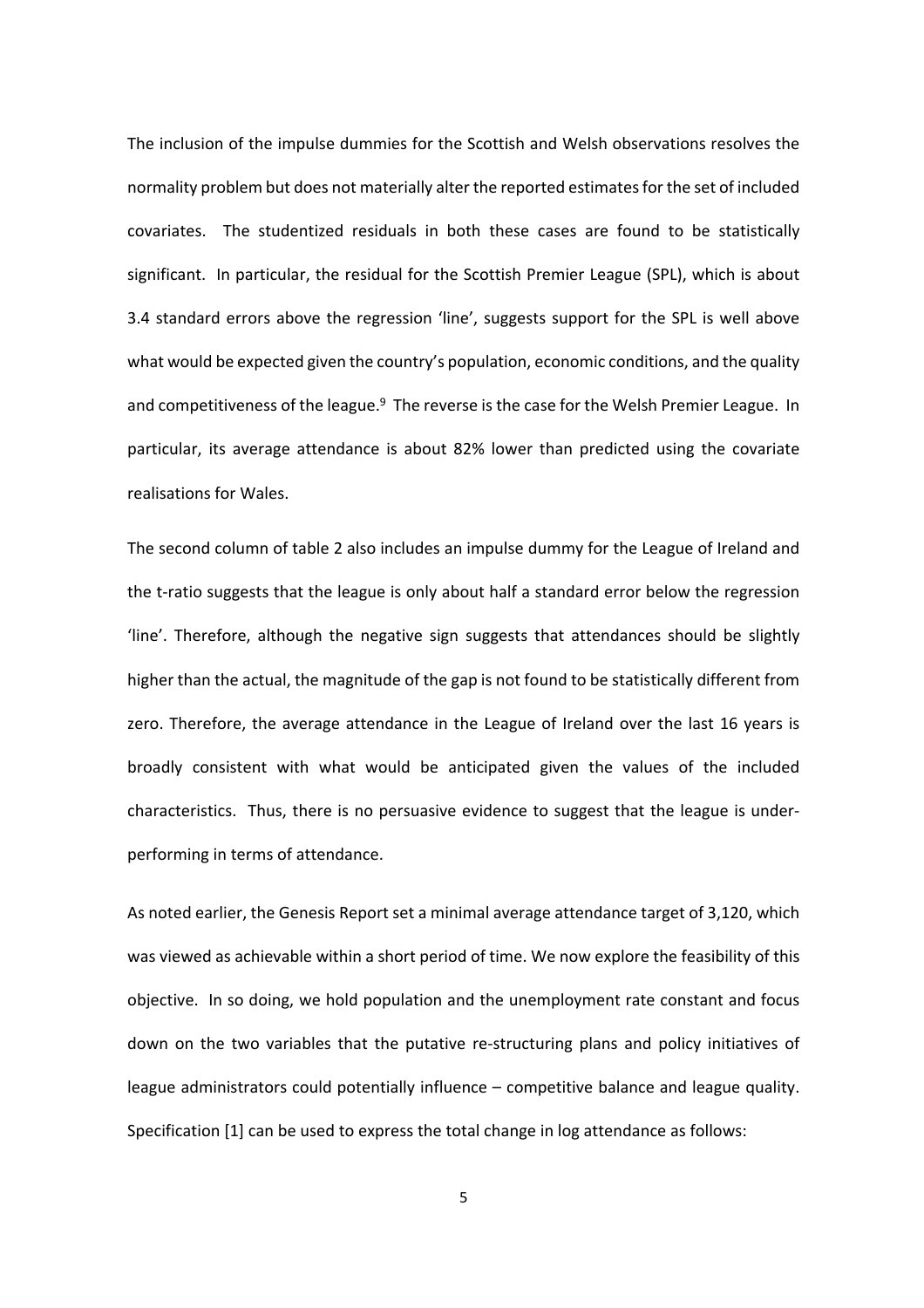$$
dln(ATTEND) = \frac{\partial ln(ATTEND)}{\partial COEF} dCOEF + \frac{\partial ln(ATTEND)}{\partial HICB} dHICB
$$
 [2]

Using the relevant OLS coefficients from column one of table 2, the empirical estimates for the partial derivatives are given by:

$$
\frac{\partial \ln(\text{ATTEND})}{\partial \text{COEF}} = 0.1544 \text{ and } \frac{\partial \ln(\text{ATTEND})}{\partial \text{HICB}} = -8.1444
$$

The change in the log attendance envisaged by the Genesis Report was approximately 0.5740, which represents just under a doubling of attendance relative to the league's 16 year average. What changes in the UEFA coefficient and the league's competitive balance are required to achieve this target? In answering this question we allow both of these factors to perform a roughly comparable and concurrent roles in meeting the specified target. In order to meet the stated objective, the League of Ireland's UEFA coefficient would have to increase by 2.135 points, while the degree of competitive imbalance in the league, as measured by the Herfindahl index, would have to fall by 0.03 points.

The foregoing requirements represent an extremely ambitious scenario. The League of Ireland's average UEFA rank over these 16 years was a lowly 38<sup>th</sup>. The increase would require the league to improve its ranking by 15 places to  $23^{rd}$ . Over the period covered by our data, the league has never been ranked higher than  $33^{rd}$ . The average Herfindahl index value for the league over this period was 1.117. The improvement in competitive balance required to meet the target suggests an index value of just under 1.09, a level rarely achieved by the league over the last 16 seasons.<sup>10</sup> Therefore, it is not obvious that the ambitious attendance target contained within the Genesis Report was either feasible or sensible.

6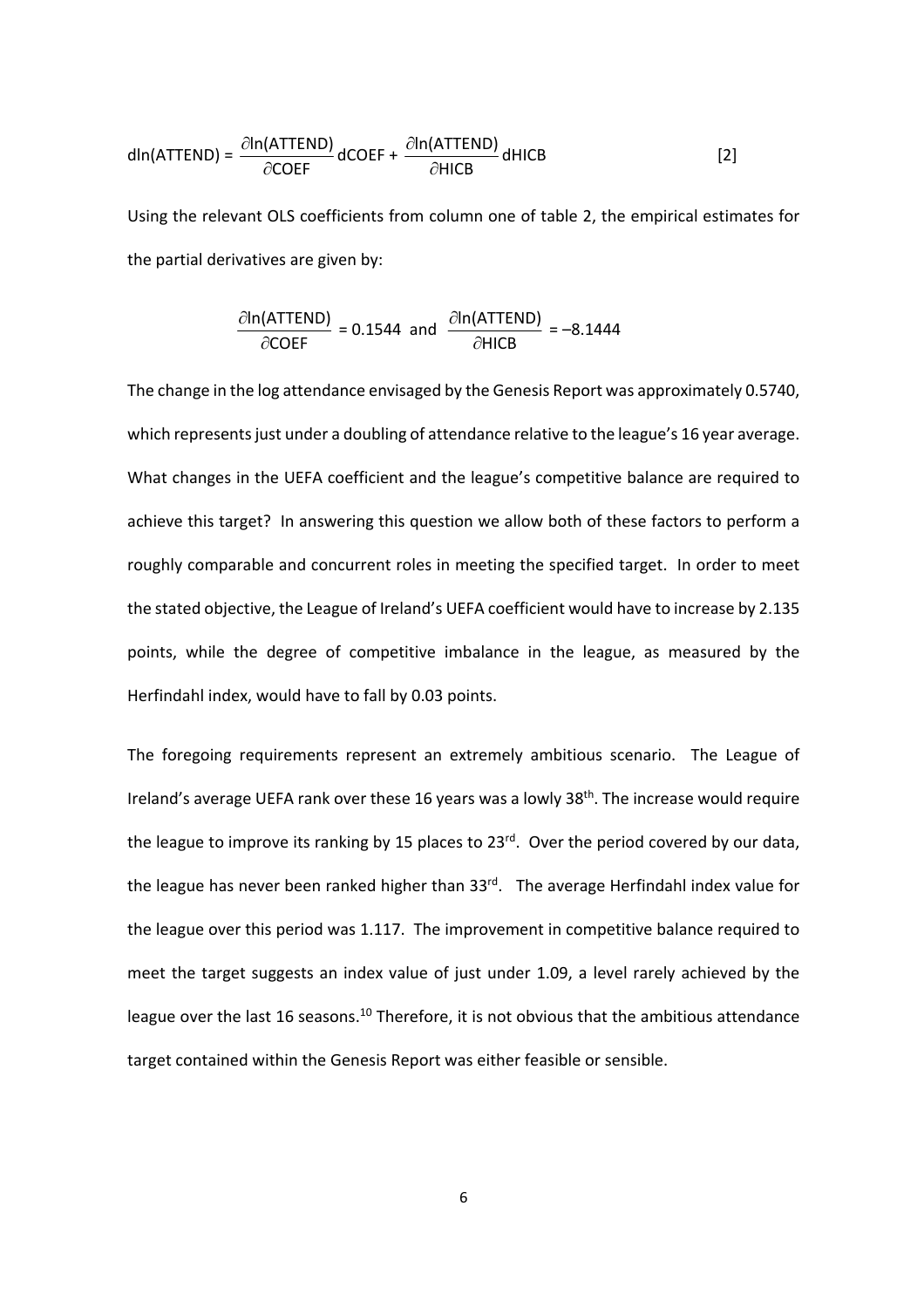#### **CONCLUDING COMMENTS AND REMARKS**

There is general agreement that the League of Ireland operates in a very challenging and difficult market environment. In addition to the direct competition from the Premier Leagues of England and Scotland, it also faces domestic competition for spectators from other popular team sports within the country, primarily professional rugby and the Gaelic Athletic Association (GAA) amateur codes of hurling and football. Advocates of the League of Ireland may puzzle as to why it fails to attract better support, but a lack of competitive balance and its poor quality are two implicated culprits. We find no persuasive empirical evidence that the League of Ireland is under-supported. The levels appear appropriate given both its quality and its competitiveness.

Ten years after the Genesis Report, the more recently published Conroy Report now provides a template to delineate a new way forward for the League of Ireland. It proposes (again), *inter alia*, a ten team league for the 2017 season with a split for a final series of matches involving teams in the top six positions. Fortunately, in contrast to its progenitor, the latest contribution to the debate resisted any temptation to specify attendance targets. For sure, the proposed reduction in the number of teams within the league is likely to improve competitive balance. This may eventuate in a greater concentration of the league's playing talent among a smaller number of clubs. This may also enhance average fixture quality and the overall standard of play in the league.<sup>11</sup> The current study suggests that ameliorating competitive balance may be one mechanism through which attendance levels are enhanced. However, improvements in competitive balance are likely to yield only very modest increases in attendance.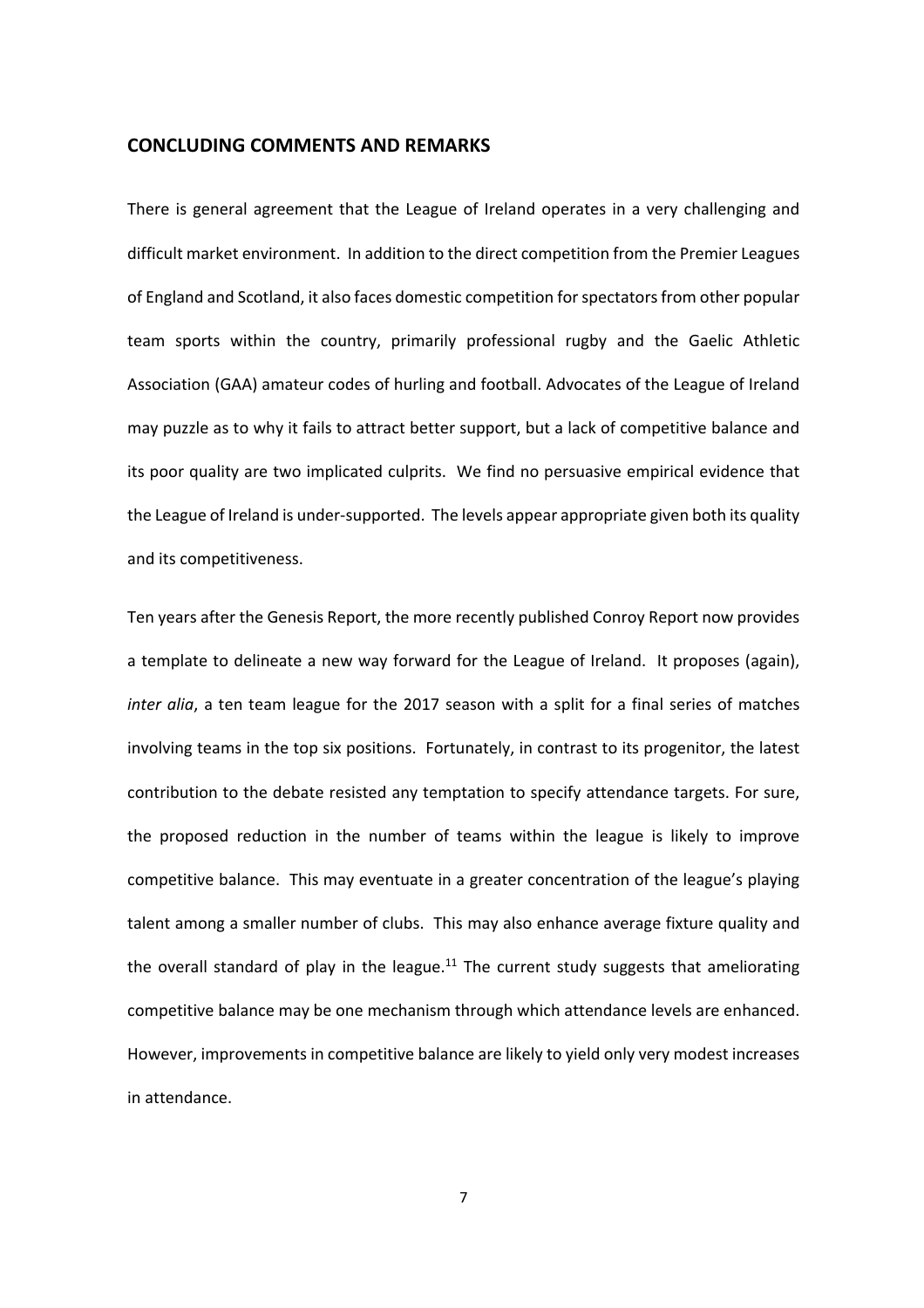The empirical analysis reported here suggests that long-suffering League of Ireland supporters should perhaps spare a thought for their even more beleaguered Welsh counterparts. Since its inception in 1992, the football league in Wales has faced a perennial struggle to attract spectators. The average attendance in the top tier in the Principality in the three most recent seasons was 311. The average attendance for the second tier of the League of Ireland over the same period was about 50% higher.<sup>12</sup> Our estimates suggests that the Welsh Premier League punches well below its weight in terms of attendance and should be securing average figures that are at least twice (if not more than) their existing levels. However, the league is caught uncomfortably between the popularity of rugby, on the one hand, and a pair of Welsh soccer clubs, on the other, that not only currently compete in the top two tiers in England but are located within a geographical area where nine of the Welsh league's 12 teams are based.<sup>13</sup> League of Ireland supporters should at least be grateful for the small mercy provided by the Irish Sea and the friction it introduces in inhibiting even greater flows of Irish football fans to England.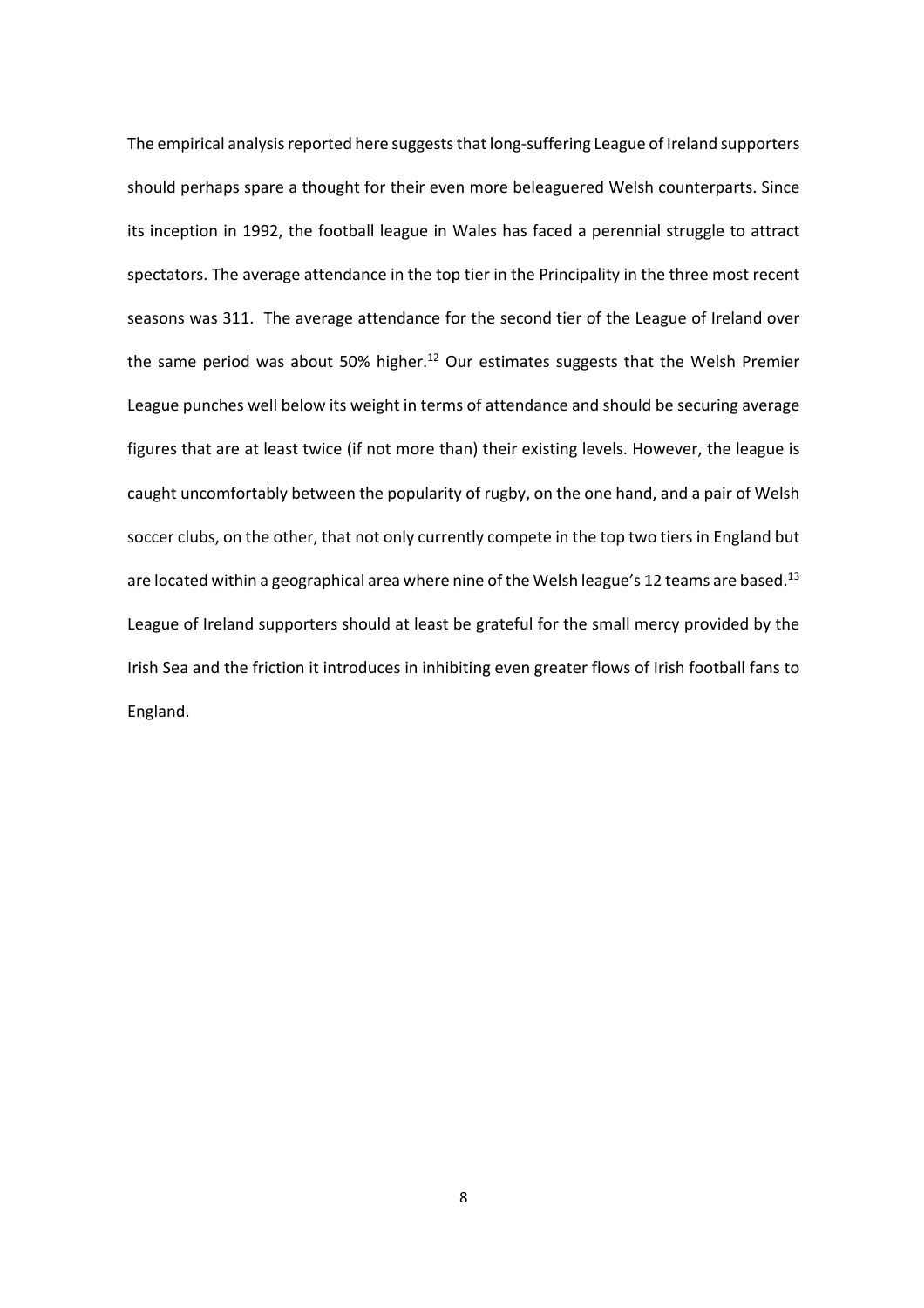# **ENDNOTES**

1. This is based on calculations provided in the Conroy Report (2015).

2. See Deloitte (2014) for more details.

3.League of Ireland supporters appear to reserve much of their odium for the Irish fans of English Premiership clubs. The attendance at this particular fixture prompted a fairly heated debate on a nationally televised programme with former League of Ireland player and club manager Dermot Keely using a pejorative term to describe the 42,000 Irish-based Liverpool supporters.

4. The 48 leagues that feature in this analysis include all UEFA affiliated countries with the exception of Andorra, the Faroe Islands, Gibraltar, Lichtenstein, Malta and San Marino. In addition, the panel for the 48 countries is strongly rather than perfectly balanced. This is due to missing attendance data for some of the included countries. However, attendance data for the full 16 years are available for the majority of countries featured in the analysis.

5. See Owen (2014) for a description and discussion of the Herfindahl index.

6. We also attempted to exploit a country-specific fixed effects estimator. However, the absence of adequate variation within countries for measures relating to league quality and competitive balance prevented a meaningful use of this estimator in the current context.

7. For instance, Hall, Syzmanski and Zimbalist (2002), using data from English soccer, report evidence that causality runs from revenues to performance. The findings of Brandes and Franck (2007), using time series data for a number of European leagues, suggest that causality may run from attendance to competitive balance for certain leagues. However, the authors are circumspect in the conclusions offered on this issue.

8. We experimented with using real log per capita GDP instead of the unemployment rate but the estimated effect, though positive, was less well determined than the unemployment rate registering only a prob-value of 0.16.

9.The above average SPL estimate is heavily driven, for many of the years that feature in the analysis, by the popularity of the 'old firm' contests involving Glasgow's historical rivals Rangers and Celtic.

10. It is acknowledged that the estimates used here reflect averages over 48 leagues. It may well be the case they over-estimate the responses in absolute terms for the specific case of Ireland perhaps rendering the target an even greater challenge to achieve.

11. Reilly (2015), in a study focusing on match-level demand in the League of Ireland, found strong evidence of fixture quality being a key determinant of spectator demand.

12.See Jena and Reilly (2015) for attendance figures for the League of Ireland second tier.

13. For example, football clubs like Colwyn Bay, Merthyr Town, Newport County and Wrexham also compete in different tiers of the English league. In addition, English Premiership clubs based in Liverpool and Manchester draw sizeable support from the North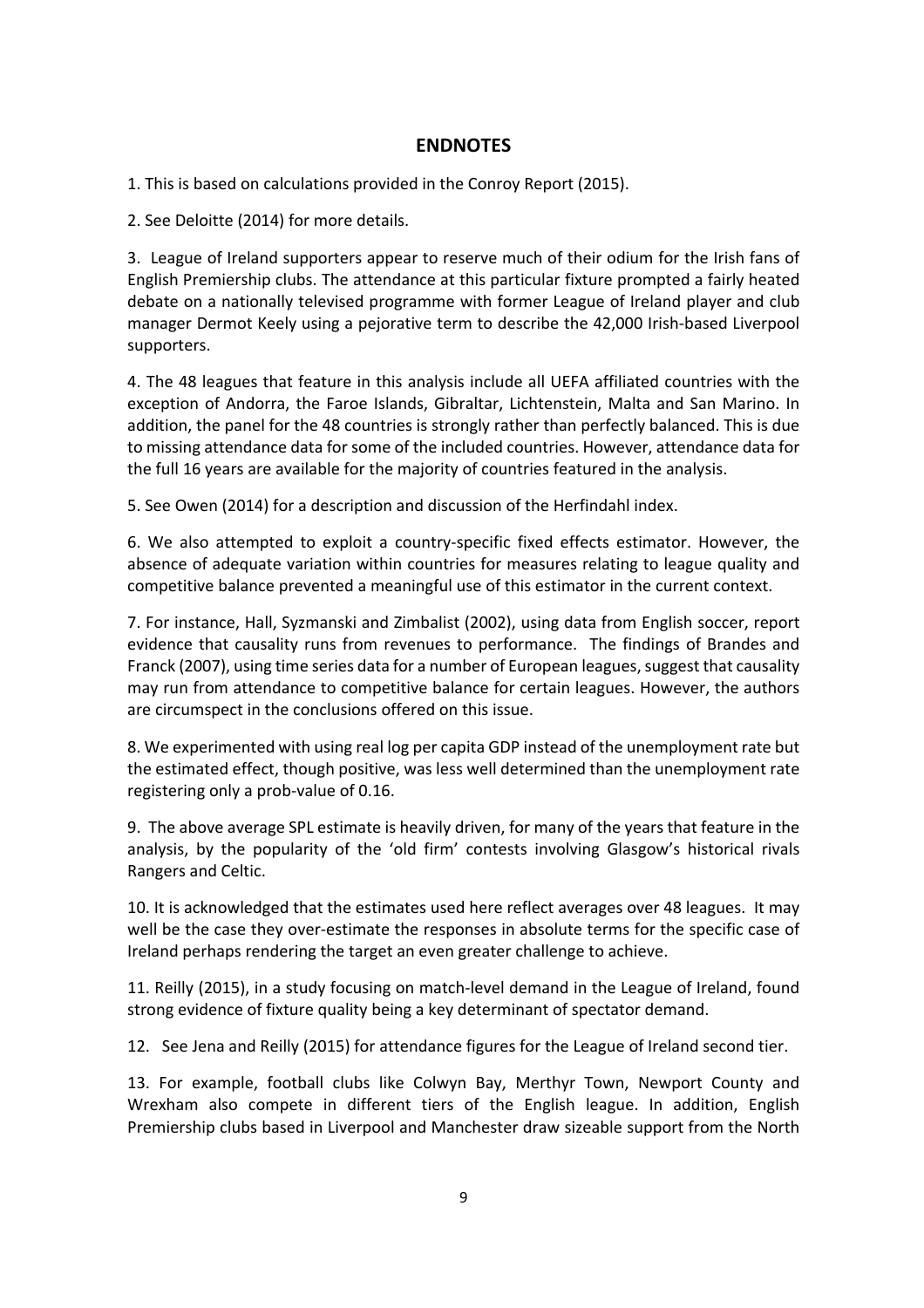Wales area, and excellent transportation networks allow many Welsh fans the opportunity to support Premiership teams in even more geographically distant parts of England.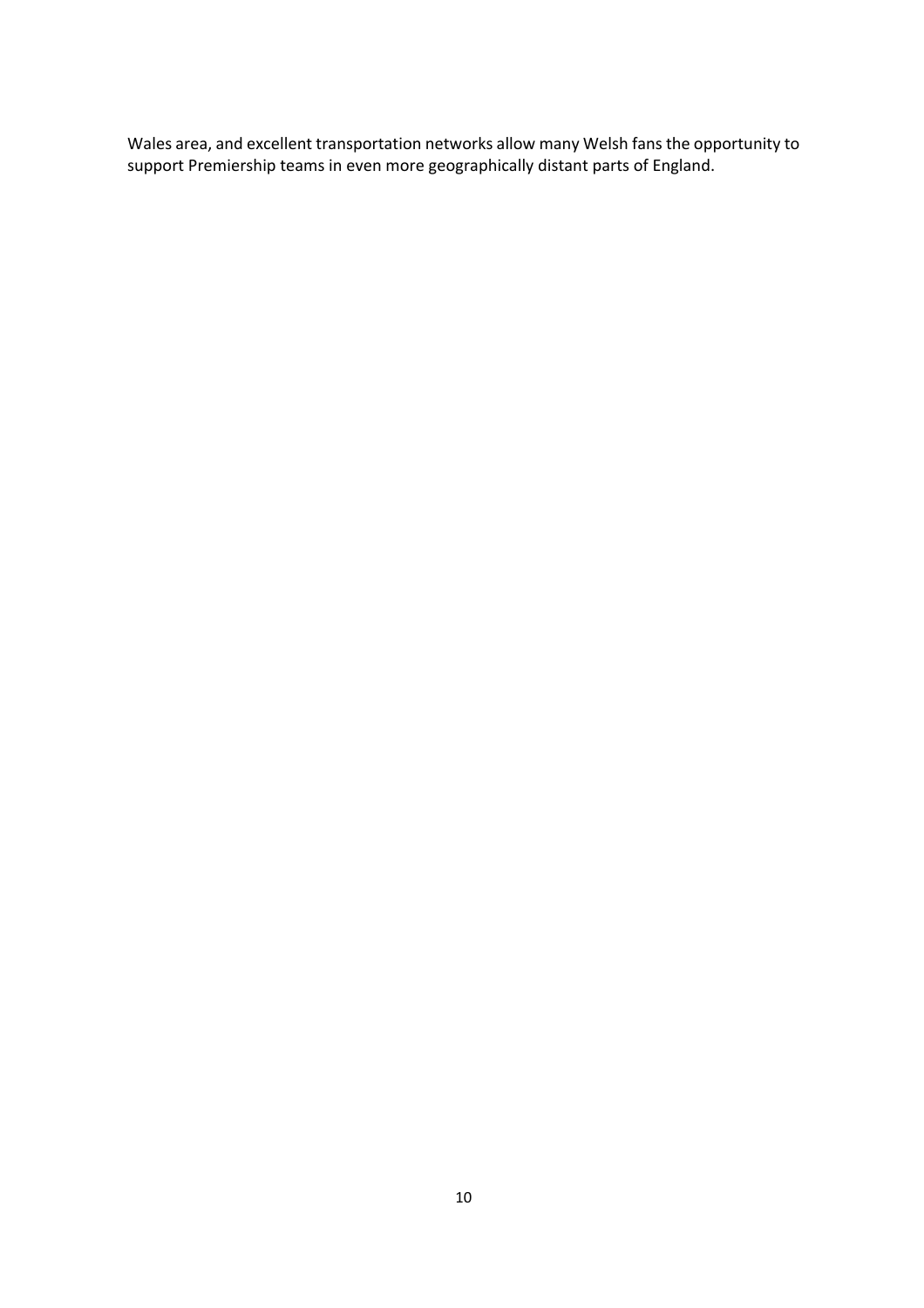# **REFERENCES**

Brandes, L. and E.Franck (2007). Who Made Who: An Empirical Analysis of Competitive Balance in European Soccer Leagues, *Eastern Economic Journal*, Vol.33, No.3 (Summer), pp. 379–403.

Conroy Report (2015). *SSE Airtricity League Consultation Process 2015 Report*, Conroy Consulting Ltd., Ireland.

Deloitte (2014). All to Play For: Football Money League, Deloitte Sports Business Group.

Football Association of Ireland (2005). *White Paper on the Strategic Direction of the Eircom League*, Genesis Strategic Management Consultants.

Hall, S., Syzmanski, S. and A.S.Zimbalist (2002). Testing Causality between Team Performance and Payroll – The Case of Major League Baseball and English Soccer, *Journal of Sports Economics*, Vol. (May), pp.149 –168.

Jena, F. and B. Reilly (2015). Testing the Uncertainty Outcome Hypothesis using Data from Second Tier Soccer in Ireland, *Mimeo*, Department of Economics, School of Business, Management & Economics, University of Sussex.

Owen, D. (2014). Measurement of Competitive Balance and Uncertainty of Outcome in *Handbook on the Economics of Professional Football*, edited by J. Goddard and P. Sloane, pp.41–59. Edward Elgar Publishing Limited.

Reilly, B. (2015). The Demand for League of Ireland Football, *Economic and Social Review*, Vol. 46, No.4 (Winter), pp.485–509.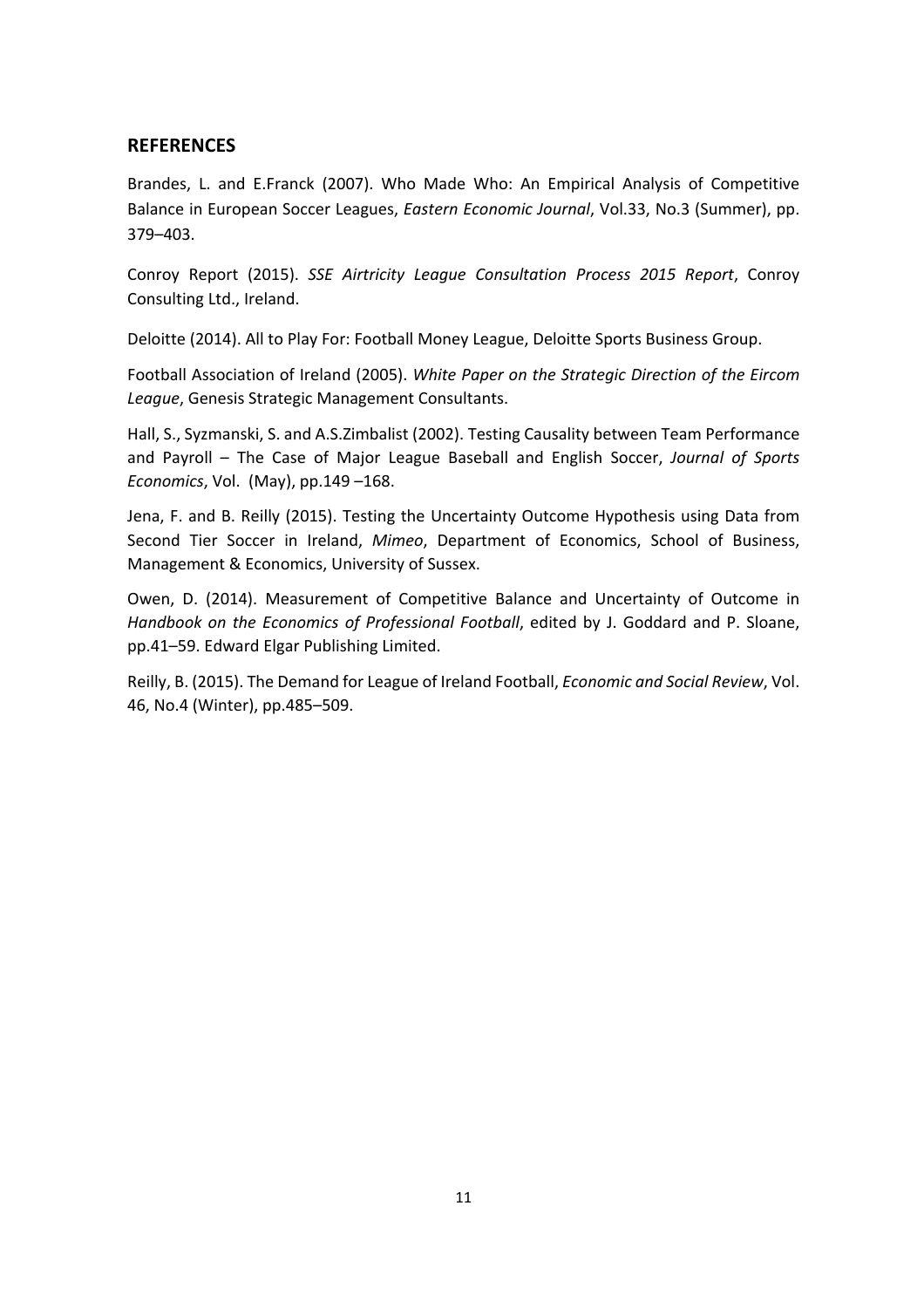| Variable    | <b>Variable Description</b>                       | Mean     |
|-------------|---------------------------------------------------|----------|
| In(ATTEND)  | The average log attendance in the country's top   | 8.1356   |
|             | league.                                           | (1.2976) |
| ln(POP)     | The average log of the population of the country. | 15.7874  |
|             |                                                   | (1.3644) |
| <b>UR</b>   | The average unemployment rate in the country.     | 10.1355  |
|             |                                                   | (6.0656) |
| <b>COEF</b> | The average UEFA coefficient for the country's    | 4.3235   |
|             | league.                                           | (3.9679) |
| <b>HICB</b> | The average Hirfindahl index for the country's    | 1.1244   |
|             | league.                                           | (0.0467) |

# **Table 1: Variable Description & Summary Statistics**

**Notes:** The data are country averages over 16 years and the sample size is 48; standard deviations are reported in parentheses.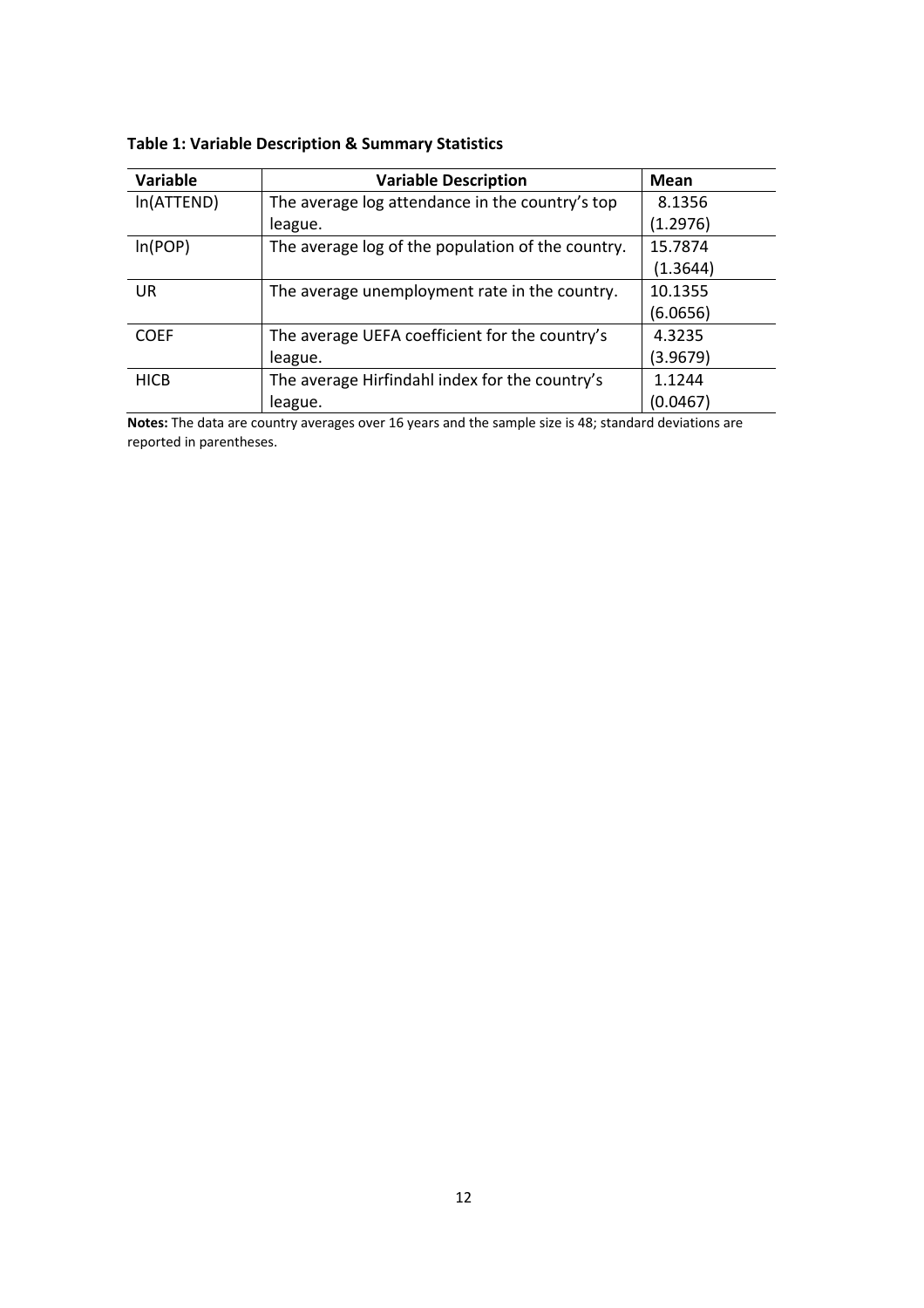| <b>Variables</b>                    | <b>OLS Estimates</b> | <b>OLS Estimates</b> |
|-------------------------------------|----------------------|----------------------|
| Constant                            | 12.1743***           | 12.3349 ***          |
|                                     | (3.5195)             | (3.5195)             |
| <b>UR</b>                           | $-0.0229*$           | $-0.0249*$           |
|                                     | (0.0123)             | (0.0099)             |
| Ln(POP)                             | $0.2967***$          | $0.3179***$          |
|                                     | (0.0819)             | (0.0648)             |
| <b>HICB</b>                         | $-8.1444***$         | $-8.4852***$         |
|                                     | (2.3310)             | (1.4000)             |
| <b>COEF</b>                         | $0.1544***$          | $0.1358***$          |
|                                     | (0.0286)             | (0.0230)             |
|                                     |                      |                      |
| <b>Impulse Dummies:</b>             |                      |                      |
| <b>SCOTTISH PREMIER LEAGUE</b>      | $\ddagger$           | 1.3707***            |
|                                     |                      | (0.4801)             |
| <b>WELSH PREMIER LEAGUE</b>         | $^\dagger$           | $-1.6981***$         |
|                                     |                      | (0.4125)             |
| LEAGUE of IRELAND PREMIER DIVISION  | $\ddagger$           | $-0.2077$            |
|                                     |                      | (0.4106)             |
| Adjusted-R <sup>2</sup>             | 0.8469               | 0.9047               |
| <b>Standard Error of Regression</b> | 0.5078               | 0.4005               |
| N                                   | 48                   | 48                   |
|                                     |                      |                      |
| <b>Diagnostic Tests:</b>            | <b>Prob-values</b>   | <b>Prob-values</b>   |
| Heteroscedasticity                  | 0.2368               | 0.2642               |
| <b>Skewness</b>                     | 0.3635               | 0.5012               |
| Kurtosis                            | 0.0114               | 0.5113               |
| Normality                           | 0.0369               | 0.6318               |

# **Table 2: The Determinants of Average Attendance in European Leagues**

**Notes:** \*\*\*, \*\* and \* denote statistical significance at the 0.01, 0.05 and 0.10 level using two-tailed tests; † denotes not included in estimation.